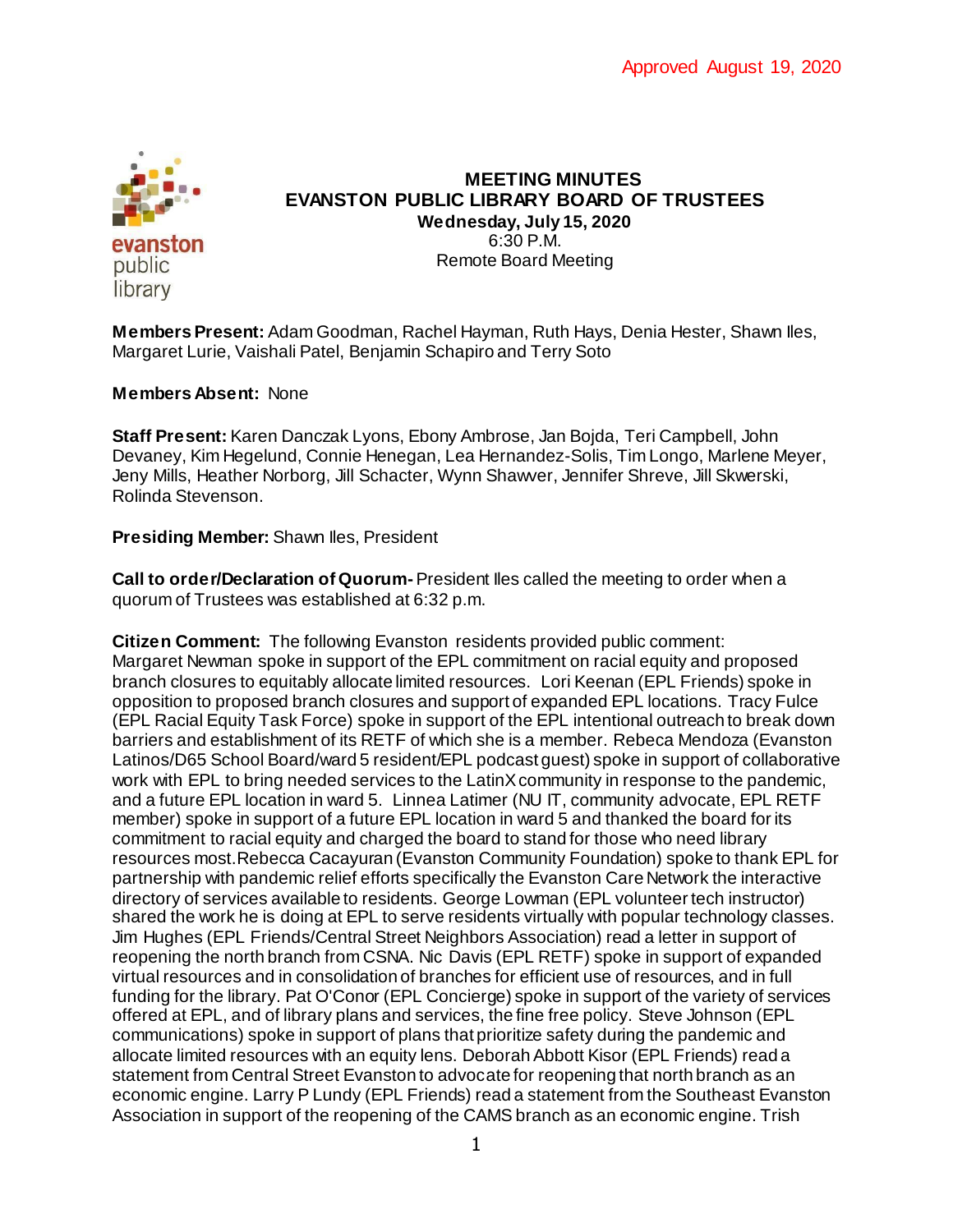Stieglitz (EPL Friends) read a letter from Michael Tannon (former EPL Trustee) reminding Trustees of the Memorandum of Understanding with the City of Evanston giving the EPL Trustees exclusive control of library facilities and budget. Statements that were submitted in writing are attached.

## **Consent Agenda:**

**A. Approval of the Bills and Payroll and Minutes of the June 17, 2020 Board Meeting** Upon motion made by Trustee Schapiro and seconded by Trustee Patel, the consent agenda was approved by unanimous roll call vote.

# **Equity, Diversity and Inclusion:**

A. Joint Committee (Update)

Campbell reported on progress toward recommendations as outlined in EPL Equity Assessment. The internal EDI committee facilitates discussion on the racial equity curriculum, research on an equity toolkit for evaluation of efforts, land recognition research and recruitment for the new collection advisory group. The external RETF continues to challenge EPL operational and budget priorities and set out concrete ideas for the new grant-funded video series. Trustee Goodman welcomed the participation of RETF members during public comment and requested a future joint public discussion with the board.

# **Library Director's Report (Distributed in Advanced):**

President Iles thanked staff who led the organization during Director Danczak Lyons absence, and welcomed her back. Director Danczak Lyons reported on the changing service model and the advances made during this time including the releasing the commitment to racial equity statement, enacting a fine-free policy, increasing virtual services and instituting curbside pick up. She signaled that tough budget choices will need to be made, and will be done with all voices at the table.

## **Staff Report:**

## **A. Administrative Services Report**

Campbell reported that permanent hiring remains frozen. The fiscal outlook is cautiously optimistic: revenue collection has reached % of budget projection, and expenditures % for the operating fund. Capital fund expenditures are at 25% of budget.

Devaney reported on progress toward reopening Robert Crown (July 25) and the Main Library (July 13) facilities in accordance with the plan that includes curbside and computer lab access. Acting City Manager Erika Storlie gave a brief update on access to Robert Crown and status of plans to co-locate services in the Main Library. Trustees and administration expressed a desire to work with COE on an updated MOU and cohesive plan to share space for strategic services that will work well for the citizens of Evanston.

## **Board Report/Development:**

Trustee Patel provided an update on discussion between the EPL Friends and potential new members.

## **Unfinished Business:** None.

**New Business:** None.

# **A. Branch location and operations discussion (Discussion)**

Director Danczak Lyons outlined the impact of social distance requirements on the likelihood of reopening Central St and Chicago Ave/Main St. She stressed that we do not have the resources